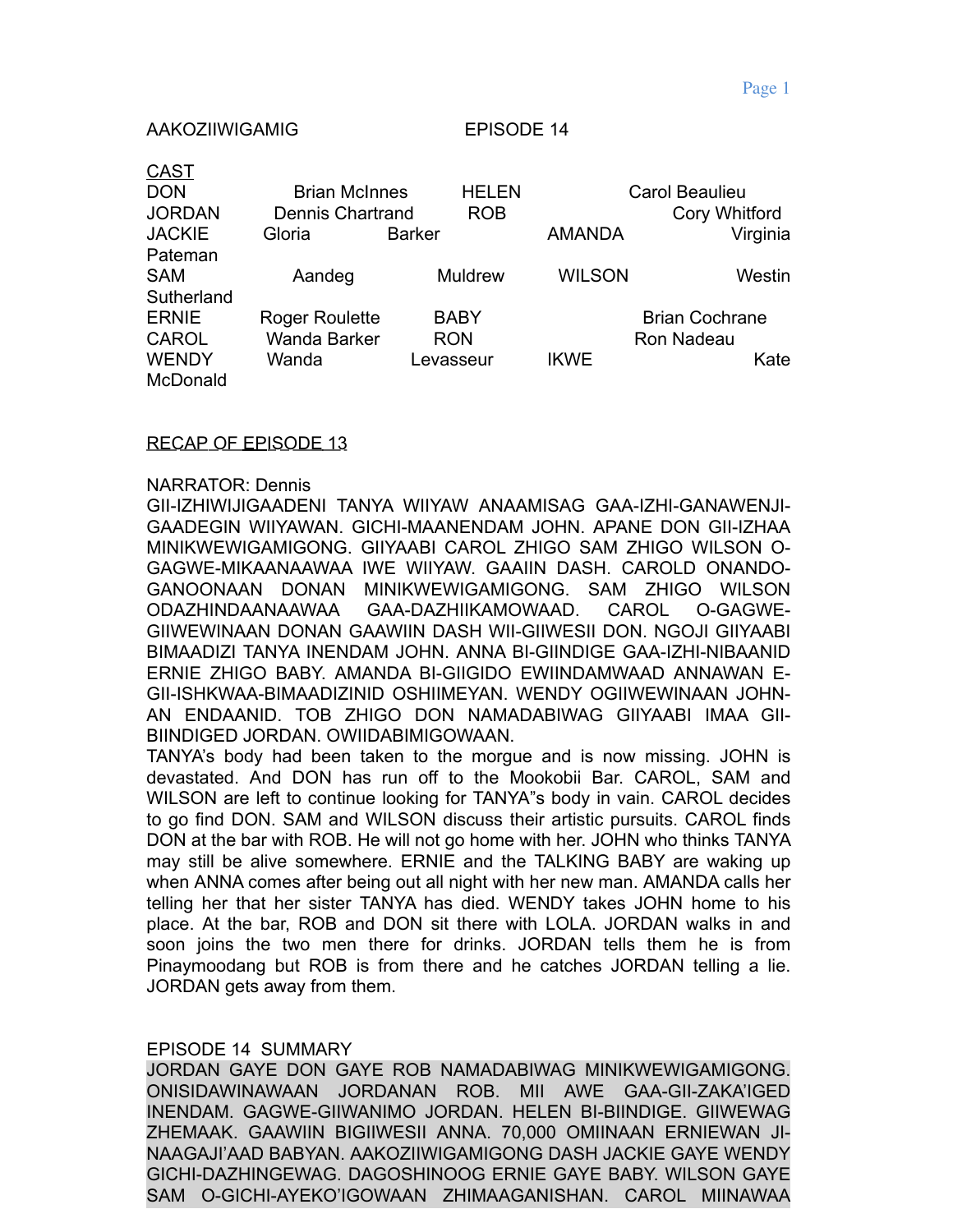IZHAA MINIKWEWIGAMIGONG. GIIWASHKWEBII DON GIIYAABI. BI-GIIGIDO JACKIE. O-GII-MIKAANAAWAA ZHIMAAGANISHAG GEGOON IMAA NIISIYA'II AAKOZIIWIGAMIGONG. ZHEMAAK IZHAA WEDI CAROL. NITAM DON OGIIWEWINIGOON ROBAN. ROB DASH GEWIIN DA-IZHAA AAKOZIIWIGAMIGONG.

JORDAN, DON and ROB at the bar. ROB recognizes him as the Hospital Arsonist. JORDAN is caught telling a lie. HELEN walks. She and JORDAN leave. ERNIE and the BABY have returned to Winnipeg without ANNA. She missed her plane. She has decided to stay with JESSE in Vegas. She is putting 70,000.00 in ERNIE's account to look after the BABY. Meanwhile at the hospital, JACKIE and WENDY are gossiping about everyone at the hospital. They meet the new janitor DIANE MOSES. The POLICEMAN is being discharged ERNIE and the BABY arrive. WILSON and SAM carried the big policeman to his car. At the bar, CAROL comes in again. DON is more drunk now and more belligerent. She gets a call from the hospital, JACKIE telling her the police have found "something" in the basement where they were investigating. She hurries there. ROB takes DON first and he will head to the hospital too.

# NARRATOR: Dennis

JORDAN OWIIDABIMAA' DONAN GAYE ROBAN MINIKWEWIGAMIGONG. ROB ONISIDAWINAWAAN E-GII-ZAKA'IGENID AAKOZIIWIGAMIGONG. OGAACHIDINAAWAAN DASH GAYE E-GAGWE-GIIWANIMONID. GAGWE-MAAJIIBATOO DASH JORDAN.

JORDAN has joined DON and ROB at the bar. ROB recognizes him as the Hospital Arsonist. JORDAN is caught telling a lie about where he's from. He tries to take off.

#### ROB- Corey

GEGO MAAJAAKEN! NAMADABIN! Don't go! Sit down.

#### DON- Brian M

Ni-MICHI-MINIKWEMIN GENIINAWIND OMAA. NAMADABIN. We're just having a drink here too. Sit.

JORDAN- Dennis MEWINZHA NIN-GII-AYAANAABAN PINAYMOODANG. GEGET. I was in Pinaymoodang a long time ago. Really!

ROB- Corey GI-GIIWANIM. BIZAANIGO. MINIKWEDAA. You're lying. It doesn't matter. Let's drink.

DON- Brian M GIIN NA GAA-GII-ZAKA'IGEYIN AAKOZIIWIGAMIGONG? Are you the one who was setting fires at the hospital?

#### JORDAN- Dennis

GAAWIIN NIIN! It wasn't me!

### ROB-Corey AAZHA MIINAWAA GI-GIIWANIM. Gi-GIIWANIMOSHK.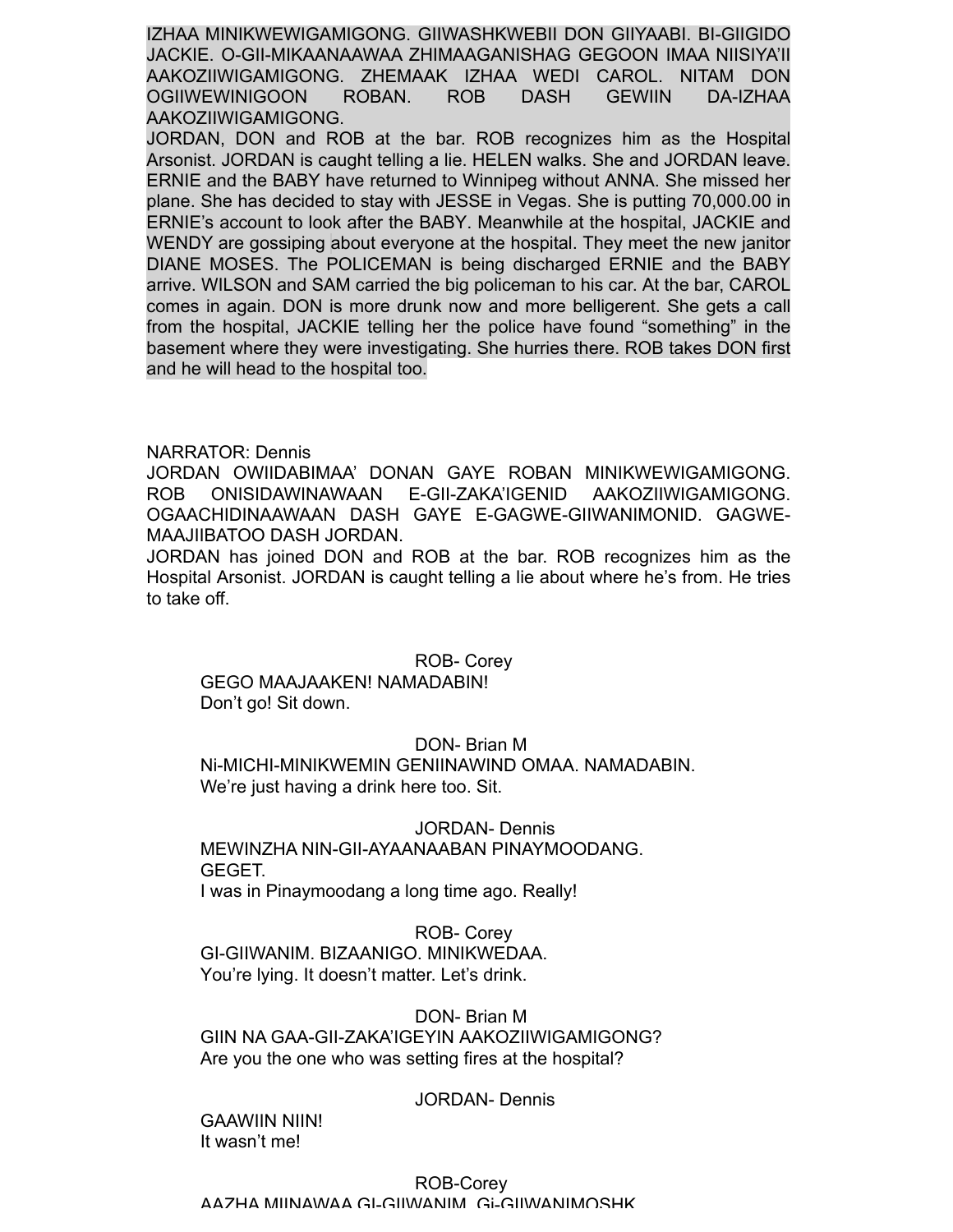AAZHA MIINAWAA GI-GIIWANIM. Gi-GIIWANIMOSHK. You're lying again. You're a big liar.

JORDAN (whining)- Dennis GAAWIIN AANIISH AWIYA WIIKAA NDEBWETAAGOSII. Well, no one ever believes me anyway.

#### DON- Brian M

BOONI-GIIWANIMON SA. GI-GA-DEBWETAAGOO DASH. Well, quit lying. And then we'll start believing what you say.

#### JORDAN-Dennis

GEGET NIIN GAA-GII-ZAKA'IGEYAAN. NIN-GII-GIBA'OGOO AJINA. NIN-GII-GIIMII DASH. It's true it was me who set those fires. I was in jail for a short while and then I escaped.

#### DON- Brian M

GI-GII-GIIMII! You escaped!

JORDAN- Dennis MII GOSHA GAA-IKIDOWAAN! That's what I said!

ROB- Corey GI-GAGWE-MIKAAGOOG NA ZHIMAAGANISHAG? Are the police trying to find you?

#### JORDAN- Dennis

MAAGIZHAA. OOH, NDIKWEM HELEN GAA-BI-BIINDIGED. Maybe. Ooh, my wife Helen just came in.

#### HELEN- Carol

MII GONA OMAA EYAAYIN, JORDAN. GIDAANA-BAABII'IN. So that's where you are, Jordan. I was waiting for you.

### ROB- Corey

NIIN ROB. AAKOZIIWIGAMIGONG NDANOKII. AWE DASH DON. MASHKIKIIWININI WIIN. GIISHPIN AAKOZIYIN GI-DAA-WAAWAABAMIG WEWENI. I'm Rob. I work at the hospital. And this is Don, he's a doctor.

Are you sick? He can examine you thoroughly.

HELEN-Carol

GAAWIIN NDAAKOZISII. GEGO DEBWETAWAAKEG JORDAN. GIIWANIMOSHKI,

I'm not sick. Don't believe Jordan. He lies.

### ROB- Corey

AAPIJI GICHI-INAAJIMO! WAH WAH WAH! He's sure telling great stories. Wah wah wah!

#### HELEN- Carol

ZHEMAAK ANI-GIIWEDAA, JORDAN. Let's go home immediately, Jordan.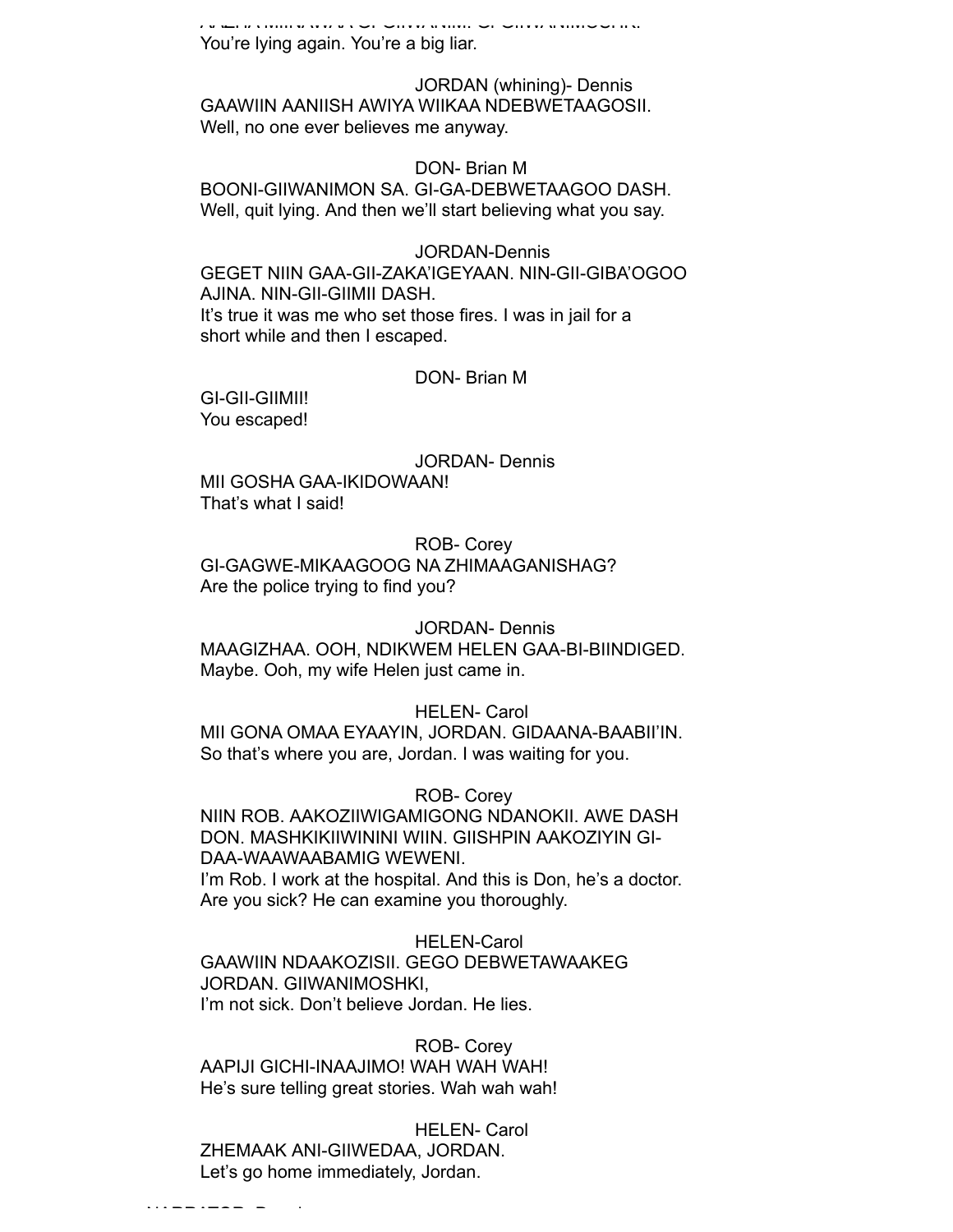NARRATOR: Dennis APAN ANI-ZAAGA'AMOOG JORDAN GAYE HELEN. ZEGIZI GANABACH HELEN. WEGONEN GWETANG? Jordan and Helen leave. Helen is afraid. What is she afraid of?

(OMINOUS MUSIC)

NARRATOR- Dennis ERNIE ZHIGO BABY GII-DAGOSHINOOG WIINIBIIGONG. WIINAWAA ETA. GAAWIIN ANNA IMAA AYAASII. GII-NAGAJIBIZO GII-ONJI-MAAJAAWAAD WEDI LAS BEGAS.

BABY- Brian C

ERNIE!

ERNIE- Roger WEGONEN, NIIJIIWAAGANENS? What, my little friend?

BABY-Brian C

DAGA AANJIIGINISHIN. Change my diaper.

ERNIE- Roger

AAZHA MIINAWAA? Again?

BABY- Brian C OZAAM N-GII-GICHI-WIISIN ZHEBAA. I ate too much of a breakfast.

ERNIE- Roger WAH WAH WAH. HAAW SA. OMAA BIINDIGEDAA. Wah wah wah! Okay. Let's go in here.

(THE PHONE RINGS)

ERNIE- Roger ANNA? (PAUSE) GAAWIIN GI-GA-BIGIIWESII? AANIIN DASH? Anna? You're not coming home? Why not?

PAUSE

ZHOONIYAA? AANIIN MINIK? (PAUSE) HAAW SA. NGA-WIINDAMAWAAG. Money? How much? Okay. I'll tell them.

HANGS UP THE PHONE.

ANNA GAA-BIGIIGIDOD. GAAWIIN DA-BIGIIWESII. That was ANNA. She's not coming home.

BABY- Brian C

GI-GII-NOONDAWIN. I heard you.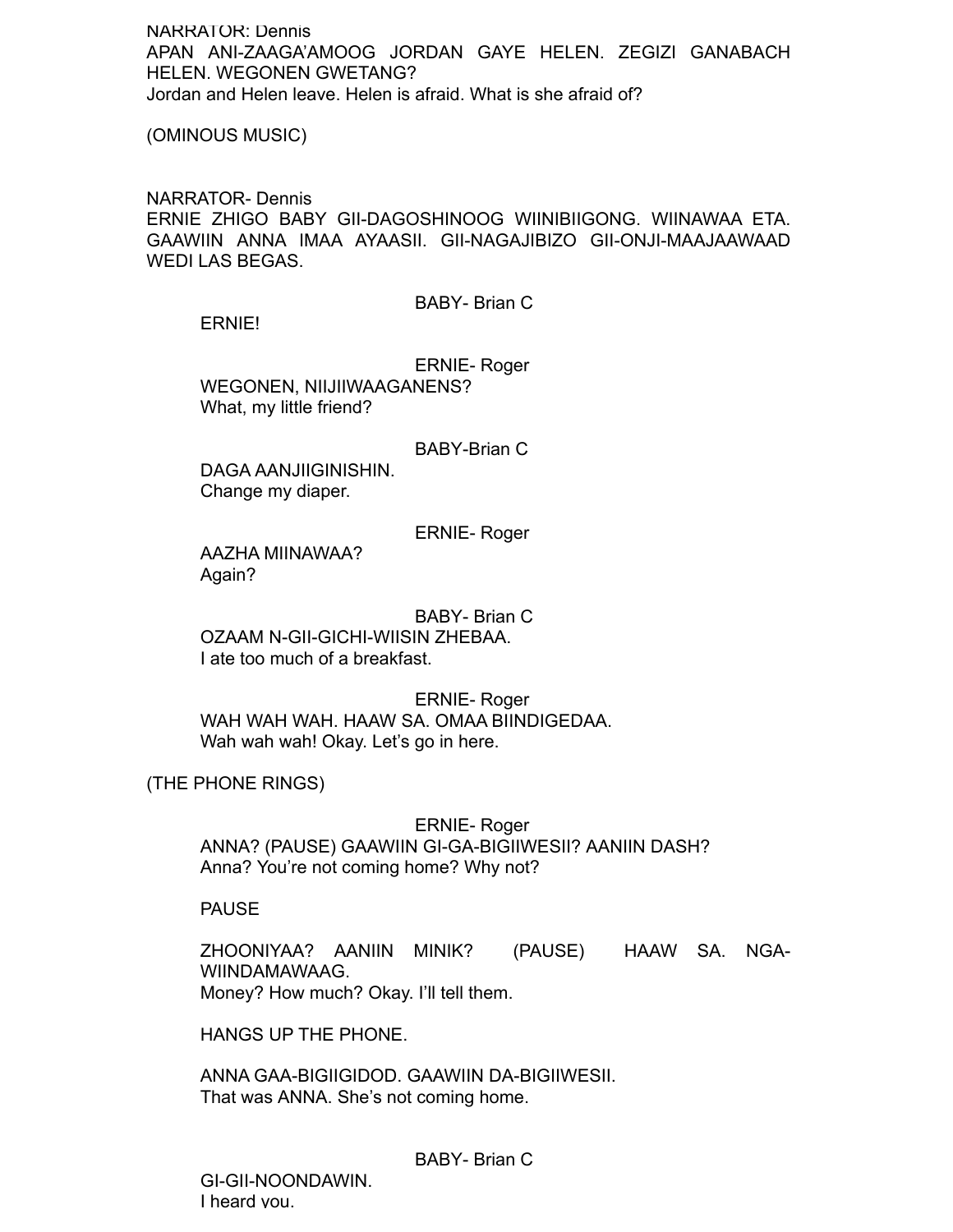#### ERNIE- Roger

GINWESH GANABACH WEDI DA-AYAA. 70,000 MINIK GI-MIINIGONAAN ZHOONIYAA.

I think she's going to be there for a long time. She's giving us \$70,000.

NARRATOR- Dennis

WEDI DASH AAKOZIIWIGAMIGONG JACKIE NIIGAAN GAA-ANOKIID, ODAZHI-GAGANOONAAN WENDY-AN.

Over in the hospital, Jackie who works at the front, is talking to Wendy.

JACKIE- Gloria

DA-GIIWE ZHIMAAGANISH NOONGOM. WILSON ZHIGO SAM O-DA-WIIJI'AAWAAN ODAABAANING JI-BOOZID. The policeman will be discharged today. Wilson and Sam will help him into the car.

WENDY-Wanda L GICHI-MINDIDO AWE ZHIMAAGANISH. That policeman is pretty big.

## JACKIE- Gloria

MII GODA. That's for sure.

### WENDY- Wanda L

GI-GII-NOONDAM NA? GAAWIIN BIGIIWESII OMAA ANNA. MII WEDI LAS BEGAS GAA-GICHIIKAAZOD. ININIWAN O-GII-MIKAWAAN IKIDO ERNIE. ZHIGO NIIBIWA ZHOONIYAAN OGII-MIINAAN ERNIEWAN JI-GANAWENIMAAD BABY-AN. Did you hear? Anna is not coming home. She's staying there in Las Vegas. Ernie says she found a man there. And she gave a whole bunch of money to Ernie to look after the Baby.

JACKIE- Gloria EVE DASH GAA-OSHIIMEYIMAAWID DA-BIGIIWE WIIN. But Eve the youngest one will be coming home.

WENDY-Wanda L DON DASH WIIN? GII-MAAJII-MINIKWE ODINAAWAAN. And Don? He started drinking again, they say.

JACKIE- Gloria

MII ENITAMAAN GENIIN. MII MAAWIIN JI-WEBINAAD CAROL. That's what I hear too. Maybe Carol will dump him.

## WENDY- Wanda L

ZAZEGAA'ININI AANAWI. He's otherwise a fine man.

IKWE- Kate M MII GOSHA GENIIN ENITAMAAN.

That's what I hear too.

JACKIE- Gloria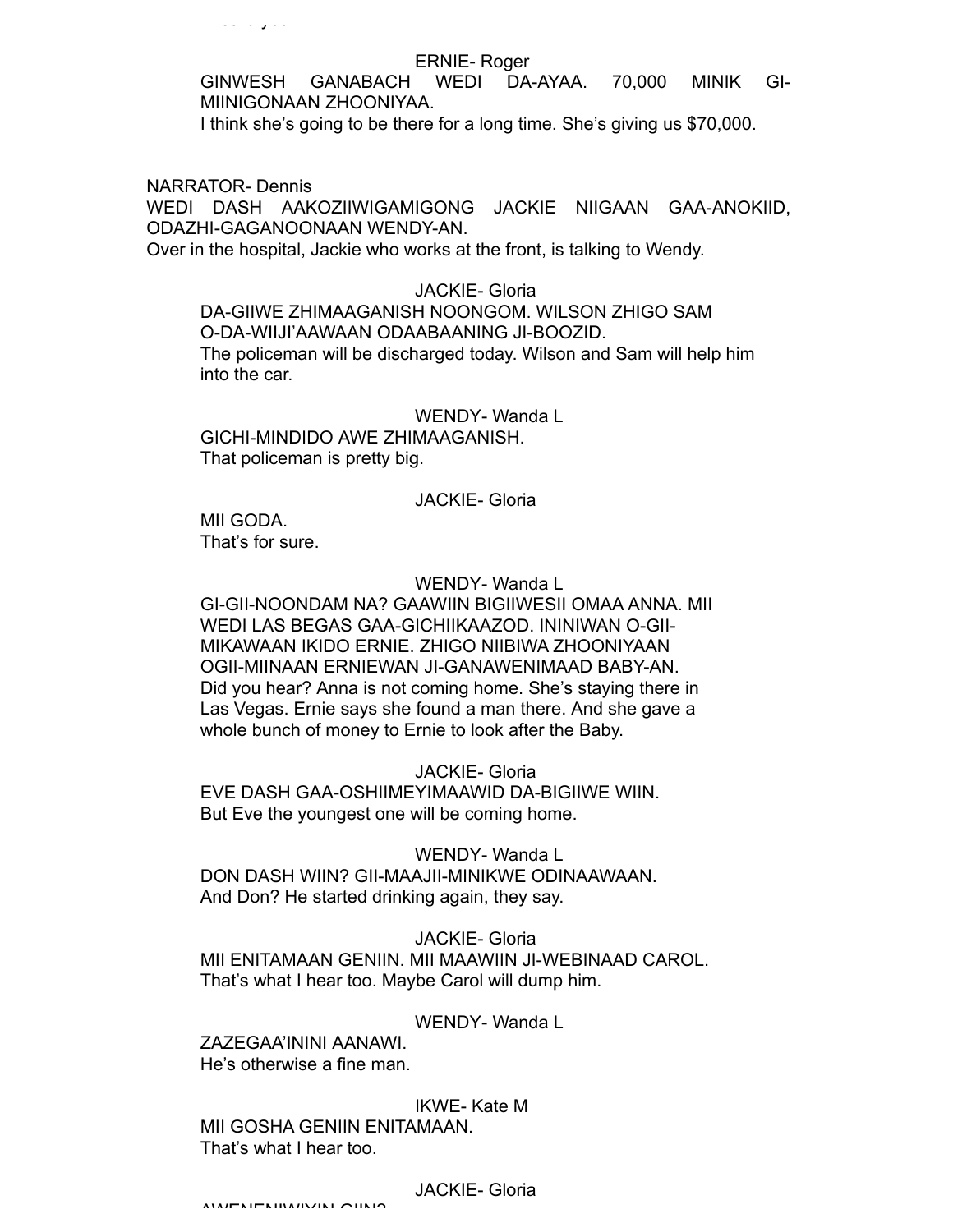AWENENIWIYIN GIIN? Who are you?

IKWE- Kate M AWASINAAGO NIN-GII-MAADANOKII OMAA. NGIZIISAGINIGE. DIANNE MOSES NDIZHINIKAAZ. ONTARIO NDOONJII. I started working here the other day. I wash floors. My name is Dianne Moses. I'm from Ontario.

JACKIE- Gloria BOOZHOO, DIANNE. NIIN JACKIE. WA'A DASH WENDY. Hello Dianne. I'm Jackie and this is Wendy.

(BRIEF SOUND OF SOAP OPERA MUSIC)

NARRATOR- Dennis AAPIJI NITAA-DAZHINGEWAG IGI NIIZH IKWEWAG. WIINGE OMINOPIDAANAAWAA GII-DAZHINGEWAAD. Those women like to gossip. They love the taste of gossip.

(SOUNDS OF HOSPITAL BACKGROUND)

DAGOSHINOOG ERNIE ZHIGO BABY. Ernie and Baby arrive.

> ERNIE- Roger AANIIN MINDIMOOYENSAG? Hi, you young old ladies.

JACKIE- Gloria OOH BABY! GIIYAABI GI-WAWIIYAZINAAGOZ! OOH Baby! You're still looking cute and funny.

BABY- Brian C

GEGIIN ZHIGO. You too.

WENDY- Wanda L

GIMINO-AYAAM? You're all well?

ERNIE- Roger ENIWEKIGO. NZHAABOKAAWAS ETA. NGII-GICHI-AMWAA GOOKOOSH BIJIINAAGO. Pretty much. I just have diarrhea. I ate much pork yesterday.

WENDY- Wanda L GIWAWIIYADIS! GWAYAK GOSHA GI-DAA-INANJIGE. Serves you right. You should eat correctly.

JACKIE- Gloria AANIIN AKO GAA-INANJIGEYIN GII-AGAASHIIWIYIN? What did you used to eat when you were a kid?

ERNIE- Roger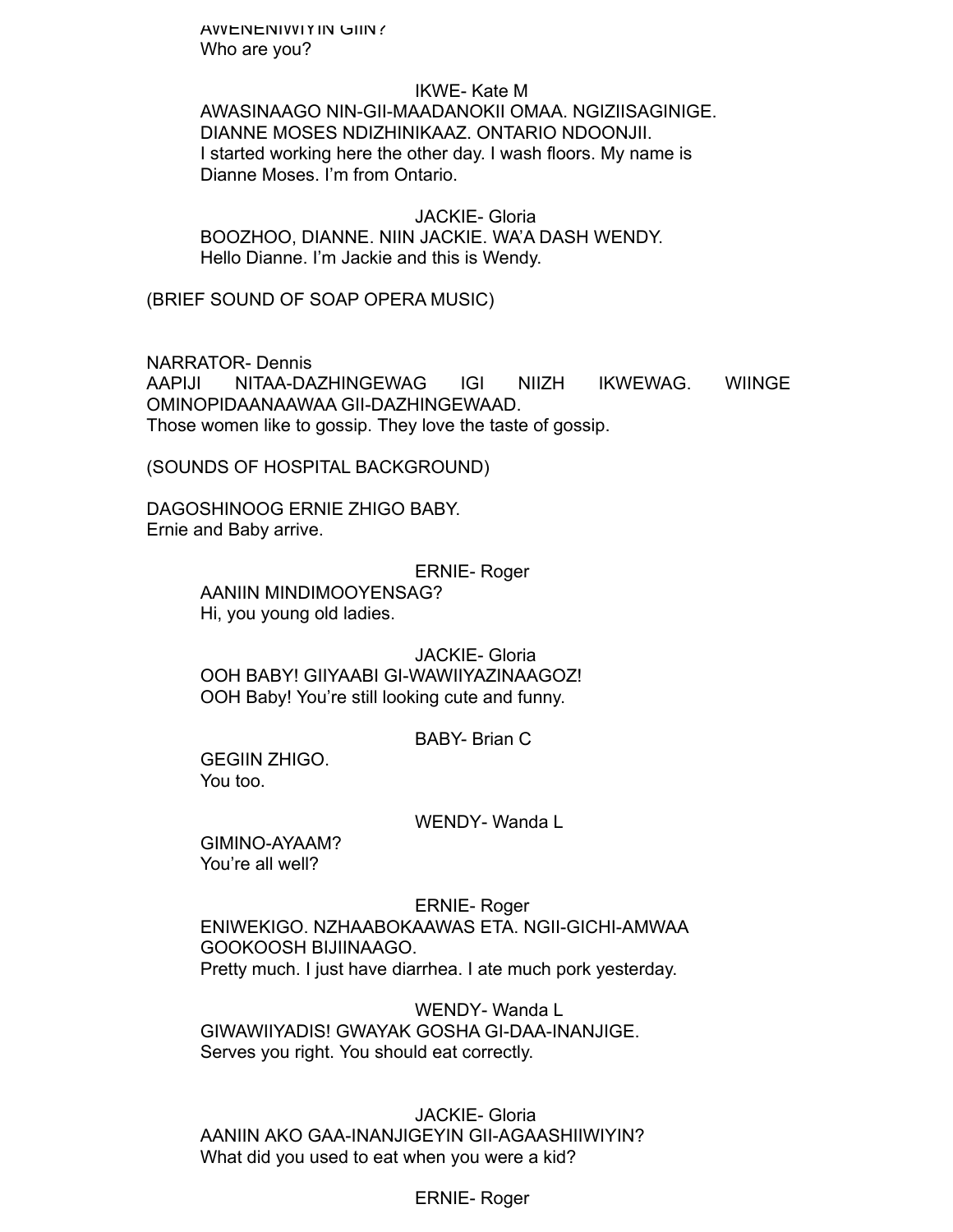BAGWAJI-MIIJIM NIN-GII-MIIJIMIN. WIIYAAS! WAABOOZ! We used to eat wild food. Meat. Rabbit.

JACKIE-Gloria

ERNIE- Roger

WEGONEN? What?

ERNIE-Roger

WIIYAAS. WAABOOZ! Meat. Rabbit.

WENDY- Wanda L

DAGA MIINAWAA IKIDON! Say it again!

JACKIE- Gloria

DAGA GAAWIIN! N-GA-ZHIGININDIZ GICHI-BAAPIYAAN! No! I'll pee myself if I laugh too hard!

WENDY-Wanda L GIWAWIIYADENDAAGOZ, ERNIE. GI-GII-GWENAWENIMIGOO. You're so funny, Ernie. We missed you.

NARRATOR- Dennis

WILSON ZHIGO SAM ONDA'ADOOWAG GAA-IZHI-ABIWAAD ODAABAANAG. AAPIJI ODAYEKO'IGOWAAN ZHIMAAGANISHAN. O-GII-BIMIWINAAWAAN AANIISH. GOZIGWANI DASH AWE ZHIMAAGANISH.

Wilson and Sam are walking back from the parking lot. They are exhausted from taking the policeman there. They had to carry him. That cop is heavy.

WILSON-Westin OZAAMI-GOZIGWANI AWE ININIWISH. NZID GAYE DAKOKAANIG. NDEWIZIDE. MAAGIZHAA NGII-BOOKOZIDESHKAAG. That awful man is too heavy. He also stepped on my foot. I think he broke my foot.

SAM-Aandeg

NA AWE ERNIE ZHIGO BABY. There's Ernie and Baby.

ERNIE-Roger

GEYAABI GIBIMAADIZIM! GENIINAWIND. ANNA ETA GAAWIIN OMAA AYAASII. GII-GICHIIKAAZO WEDI ZHAAWANONG. You're still alive. Us too. Only Anna isn't here. She stayed behind down south.

WILSON- Westin

AANAPII GAA-DAGOSHINEG? When did you arrive?

ERNIE- Roger NOONGOM IGO. AKAWE NIN-GII-BAGIJIWEBINAAMIN MASHKIMODAN. Just now. We just dropped off the luggage.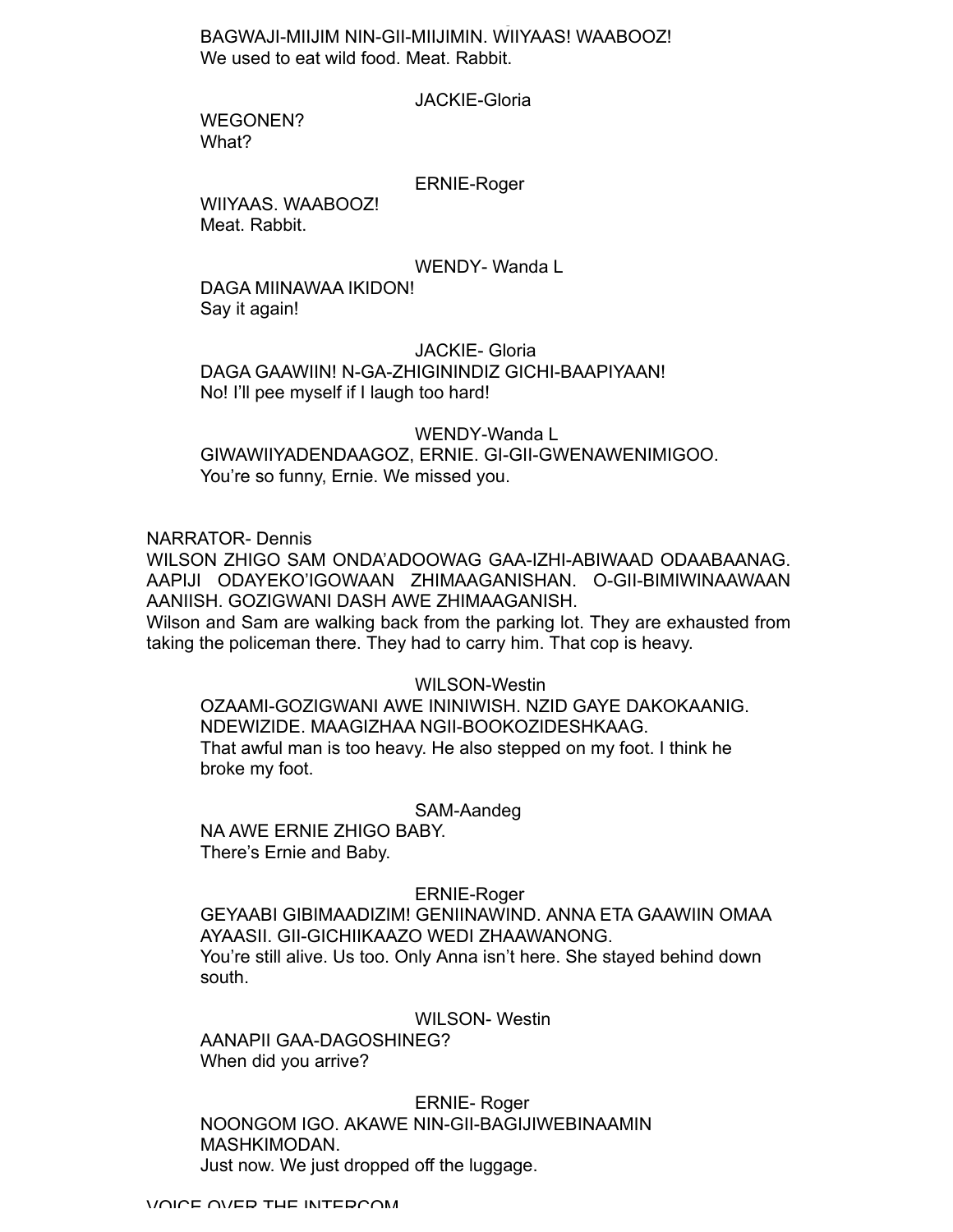VUIUE UVER THE INTERUUM IKWE-MASHKIKIIWININI CAROL WIND, IZHAAN NIISIYA'II. Dr. Carol Wind, please go to the lower floor.

## SAM-Aandeg

NIISIYA'II. MII WEDI GAA-GII-AYAAYING E-GAGWE-MIKAMANG IWE WIIYAW. GONAGE GEGOON O-MIKAANAAWAA ZHIMAAGANISHAG? GII-IZHAAWAG IMAA.

The basement. That's where we were trying to find that body. I wonder if the Policemen found something. They were there.

### WILSON-Westin

DAGA ANDO-NANAANDO-GIKENJIGEDAA. GIDOONDAMII NA? Let's go check it out. Are you busy?

# SAM-Aandeg

GAAWIIN. AMANDA! WIIJIIWISHINAAM! NIISIYA'IING NDIZHAAMIN! GANABACH GEGOON O-GII-MIKAANAAWAA ZHIMAAGANISHAG. No. Amanda! Come with us. We're going to the basement. I think the policemen found something.

#### AMANDA-Virginia

HAAW SA. BAABII'ISHIG. Okay. Wait for me.

NARRATOR- Dennis APANE NIISAANDAWEBATOOWAG IGI NIIZH ANOKIIMAAGANAG. The three employees are running down the stairs.

(BAR ROOM MUSIC)

AAZHA MIINAWAA MINIKWEWIGAMIGONG GII-BIINDIGE CAROL. AAPIJI AWASHIME GICHI-GIIWASHKWEBII DON.

Carol is going into the bar again. Don is now getting hammered.

DON- Brian M

NI-NOONDE-MIIGAAZ! AWENEN GE-MIIGAANAG? OZAAM WIIBA GII-GIIWE JORDAN. N-DAA-GII-BABASIINGWEGANAAMAA. PAS PAS PAS! N-DAA-GII-INWEWEGANAAMAA! I want to fight! Who can I fight? That Jordan went home too early. I could've slapped him around. Pas pas pas! That's how it would've Sounded!

## CAROL- Wanda B

ROB, DAGA GIIN NAAGAJI'. NDAWAACH NIIN NIN-GIIWE. AANDI GAA-I ZHAA GIDIKWEZENSIM? Rob, you look after him. I'm going home. Where's your girl?

ROB- Corey GII-GIIWE. GII-NOONDE-ANDO-JIIBAAKWE ENDAAD.

She went home. She had to go and cook at her home.

RON- Ron

BOOZHOO ANISHINAABEG! GIIYAABI GIMIWAN AGWAJIING. Hello Indians! It's still raining outside.

# ROB- Corey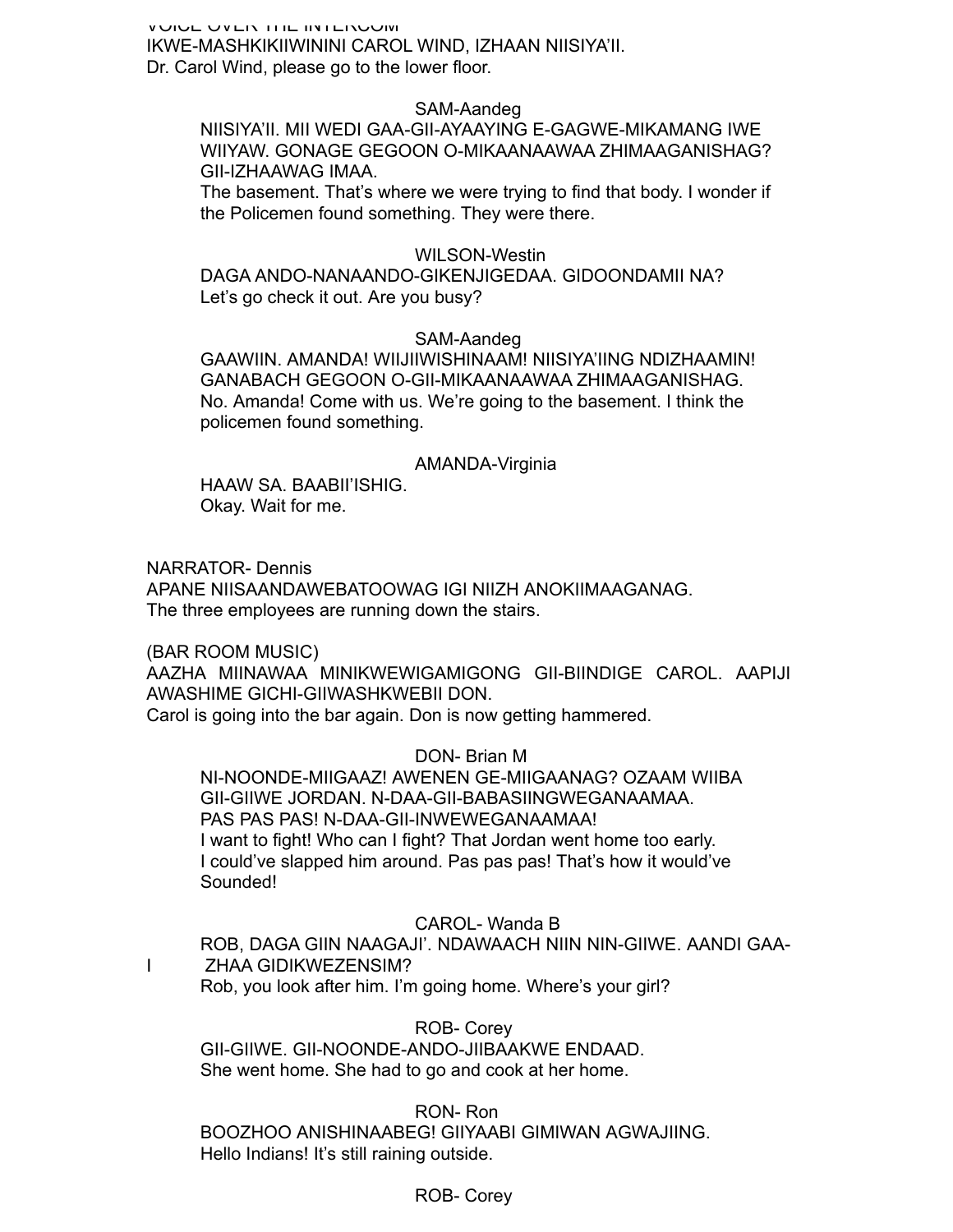GEGET NA? Really?

(PHONE RINGING)

# CAROL- Wanda B

AWIYA M-BI-GANOONIG. AWEGWEN. AAKOZIIWIGAMIGONG ONJI. Someone is calling me. I wonder who. It's from the hospital.

AANIIN? (PAUSE) GEGET NA? (PAUSE) HAAW SA. ZHEMAAK. Yeah? Really? Okay. Right away.

JACKIE GAA-BI-GIIGIDOD. ZHIMAAGANISHAG GEGOON O-GII-MIKAANAAWAA NIISIYA'IING AAKOZIIWIGAMIGONG. GAAWIIN DASH IKIDOSIIWAG WEGONEN GAA-MIKAMOWAAD. NDIZHAA WEDI ZHEMAAK.

That's Jackie who just called. The policemen found something in the Basement but they're not saying what they found. I'm going there Right away.

# ROB- Corey

DAGA GENIIN NGA-IZHAA. GAAWIIN AAPIJI NIN-GII-MINIKWESII. AKAWE NGA-GIIWEWINAA DON. HAAW DON, MAAJAADAA. I'll go too. I didn't drink that much. First I'll take Don home. Okay Don, let's go.

# DON- Brian M

MII OMAA WAA-AYAA'AAN. GAAW'N GOJI NI-WII-IZHAASII! I want to stay here. I'm not going anywhere!

# ROB- Corey

NAWACH DA-ONIZHISHIN GIIWEYIN, NIIJI. BIZINDAWISHIN. It'll be better if you go home, my friend. Listen to me.

NARRATOR- Dennis

GIIWASHKWEBII AANIISH DON. NOOJIGO IZHI-AYIZHINIKEBANI'O. MII GAA-IZHI-BITAGANAAMAAD OWIIJIIWAAGANAN, OSHKIINZHIGONG. Don is drunk. He is waving his arms around. He accidentally hits Rob in the eye.

# ROB-Corey

YAAW! GIBITAGANAAM! NISHKIIZHIGONG! MII JI-BAAGIJAABIYAAN. MII IZHI-GIIWEDAA! Ow! You hit me accidentally! Now I'll have a swollen eye! Let's go home.

# DON (LAUGHING)- Brian M

NINIIMINAABAN GOSHA. GIIN DASH GI-GII-GIBIBANIW IMAA. I was dancing. But you got in the way. Hahahaha

NARRATOR- Dennis GEGAPII BIZINDAM DON. ANI-ZAAGA'AMOOG GAA-ISHKWAA-DIBA'IGED ROB. AANIIN NAA ENAKAMIGAK WEDI AAKOZIIWIGAMIGONG? Finally Don listens. They head outside as soon as Ron pays the bill. What could be happening at the hospital?